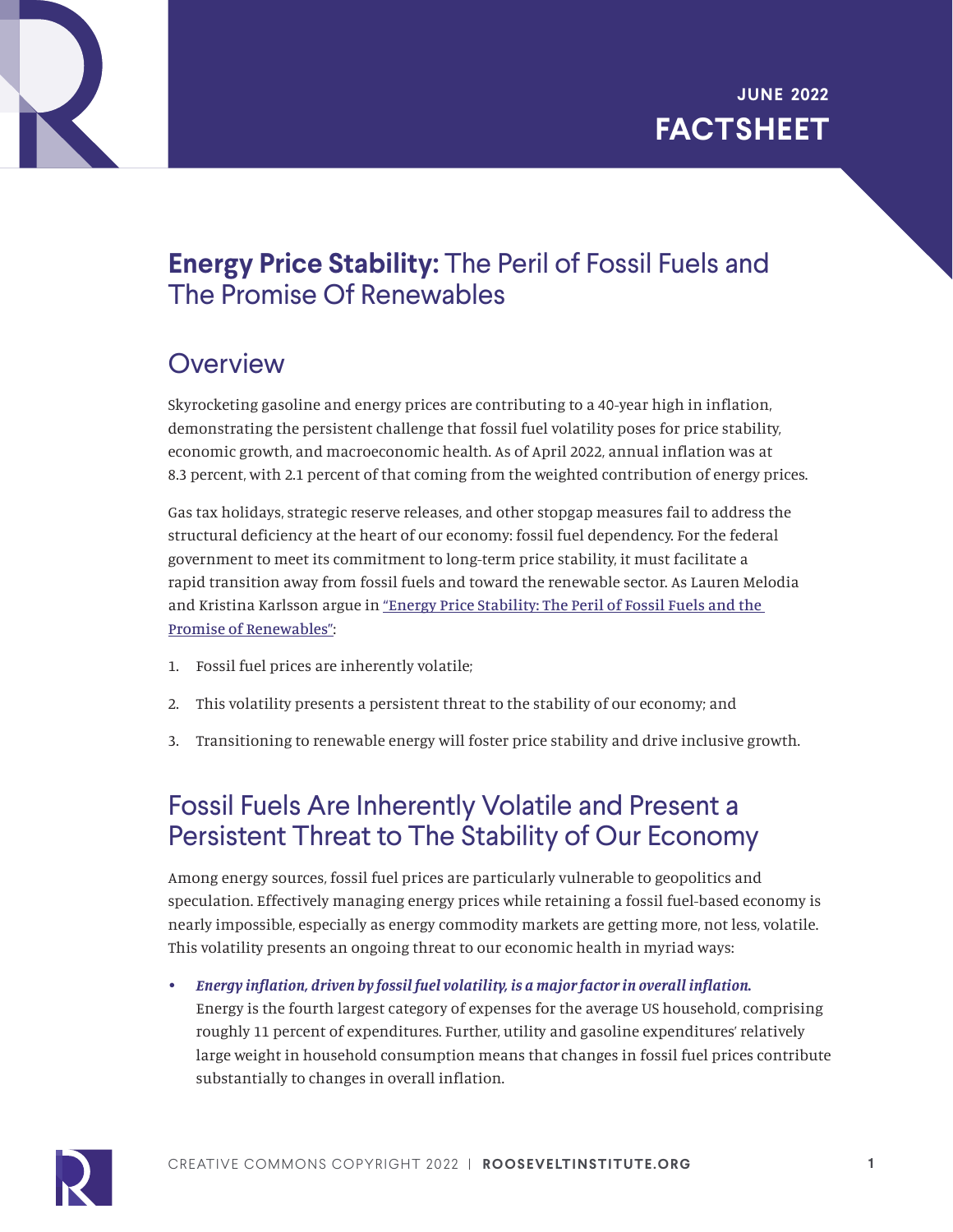*• Fossil fuel price shocks hit businesses and consumers, dragging down economic activity and often triggering recessions.* Energy consumption is relatively inelastic, meaning consumers and businesses have no choice but to pay higher energy prices and lower their spending in other sectors. This reduced spending depresses aggregate output in the economy and can be the tipping point toward a recession. On the supply side, many business operations rely on gasoline and energy as factors in the production and distribution of goods and services, meaning increased fuel costs across the economy reduce business revenue and profits that could otherwise be reinvested in wages and productive capacity. **Of the past 12 economic recessions that have taken place in the postwar United States, 10 were preceded by large oil price increases. All but three postwar oil price shocks have been followed by an economic recession.**

#### Transitioning To Electrified, Renewable Energy Will Significantly Increase Price Stability

Renewable energy sources also have qualities that make them a more stable source of energy than petroleum and natural gas, which can in turn have a stabilizing effect on prices and the wider economy.

- **• Consistent and infinite:** While petroleum must constantly be discovered and extracted, renewable energy is, by definition, naturally replenishing—the sun shines and the wind blows every day. This prevents the type of major disruptions that plague the fossil fuel industry and provide price uncertainty.
- **• Affordable:** The cost of producing renewable energy is rapidly declining due to technological advances and increases in economies of scale. Estimates indicate the costs for solar and wind technologies will fall to 60 percent and 70 percent, respectively, below the long-run marginal cost for natural gas by 2030.
- **• No fuel costs:** Once capital is invested in the infrastructure to capture renewable energy and convert it to electricity or heat, there are no fuel costs—that is, no specific volume of gasoline manufactured elsewhere that must be input to generate power. Without fuel costs, the most volatile component of fossil fuel prices, renewable energy production can have long-term, fixed-price contracts—something that is not possible in fossil fuel production.
- **• Universal:** Each country has access to some renewable energy sources and, with equitable distribution of these necessary components for the upfront costs of renewable energy technology, production can be relatively free of the geopolitical dynamics that cause much of the volatility of fossil fuels.
- **• Slowing climate change:** A rapid transition to renewable energy will slow and minimize further warming of the climate, translating to fewer energy system disruptions that result in price volatility due to a mismatch between supply and demand or speculation.